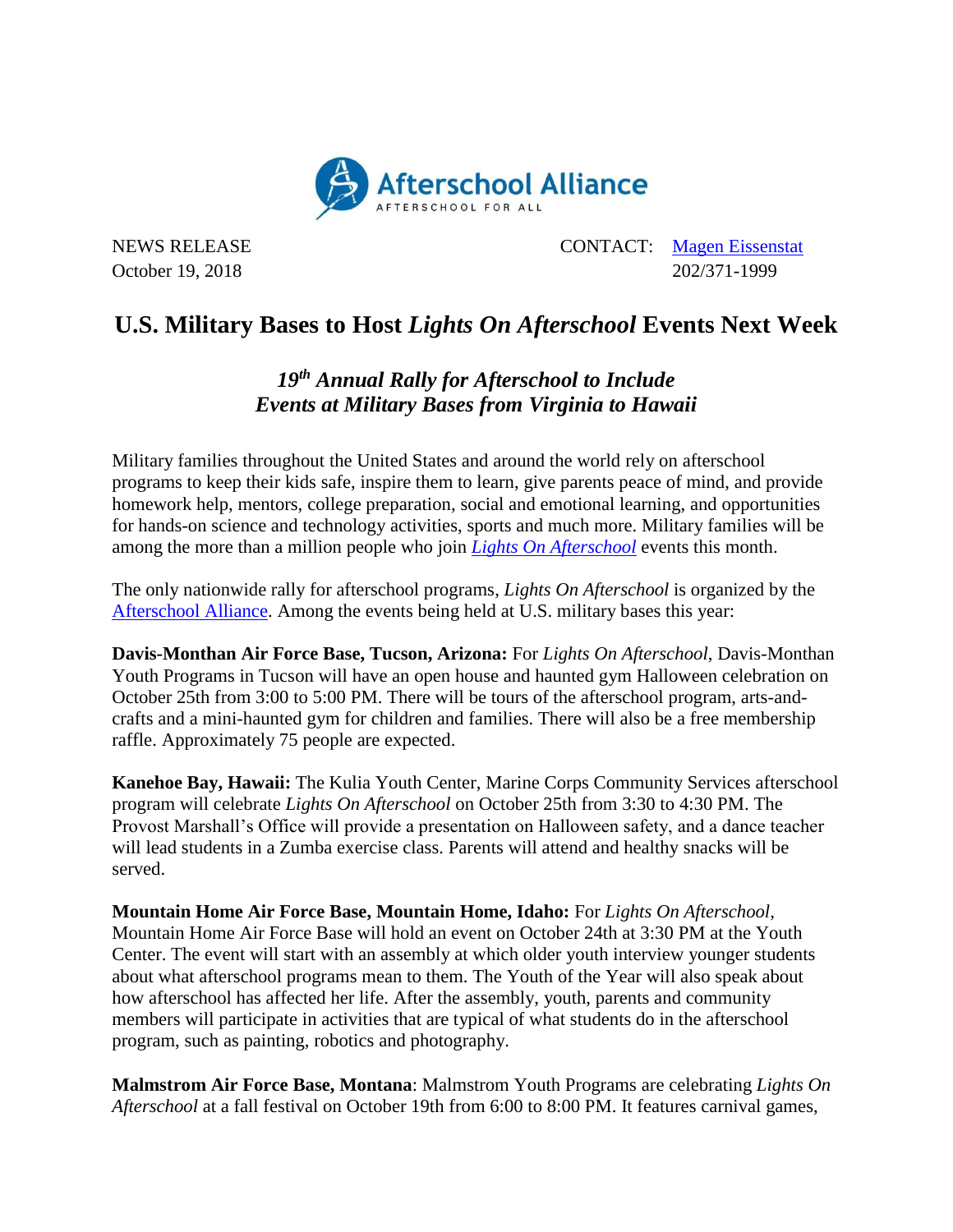face painting and a craft area. The Paris Gibson Square Museum of Art is facilitating an activity, and an Airmen Family Readiness Center community liaison is among the speakers. Some 500 people are expected.

**Offut Air Force Base, Sarpy County, Nebraska**: On October 25th at 3:30 PM, Offut Air Force Base Youth Programs will celebrate *Lights On Afterschool* with a family night. Students and staff will compete in games including dodgeball, kickball, basketball and Nine Square in the Air. Approximately 80 children and their families are expected.

**U.S. Army Fort Bragg, Cameron, North Carolina**: The Chay Youth Activity center will celebrate *Lights On Afterschool* on October 26th from 6:00 to 8:00 PM. Youth will use "pro trainer" equipment to complete physical activities including relay races, strength and conditioning exercises, ball-throwing activities and more. Members of the fire department and police department may attend, and approximately 100 children and their families are expected.

**Tinker Air Force Base, Oklahoma City, Oklahoma**: On October 25th from 4:00 to 6:00 PM, Tinker Youth Programs will host a family science, technology, engineering and math (STEM) night for *Lights On Afterschool*. Staff and youth will facilitate booths with hands-on STEM activities including mini volcanoes, surface tension experiments, catapults and more.

**Randolph Air Force Base, San Antonio, Texas:** On October 25 from 4:00 to 6:00 PM, Joint Base San Antonio Randolph Youth Programs will host an afterschool social for *Lights On Afterschool*. There will be games, roller skating, an ice cream social and crafts. Students will decorate *Lights On* lightbulbs, which will be displayed throughout the facility. The FSS flight chief and deputy director have been invited. Approximately 200 people are expected.

**Fort Eustis Army Base, Newport News, Virginia**: For *Lights On Afterschool*, Fort Eustis School Age Care will hold an open house on October 25th from 4:00 to 6:00 PM in the STEM (science, technology, engineering and math) room of the Youth Programs Building. Parents and children are invited to participate in various hands-on activities, including working together to code with robots and build Lego masterpieces. Approximately 50 people are expected.

For the 12th consecutive year, the iconic Empire State Building will be lit in yellow and blue on October 25th to celebrate *Lights On Afterschool*.

The [America After 3PM](http://www.afterschoolalliance.org/AA3PM/) household survey of more than 30,000 families, commissioned by the Afterschool Alliance, found that participation in afterschool programs has increased to 10.2 million students nationwide, up from 6.5 million in 2004. But the unmet demand for afterschool programs has increased as well. Today, for every child in an afterschool program, there are two more whose parents say they would participate, if a program were available. Unmet demand is especially high in rural communities and communities of concentrated poverty. One in five students in the country is unsupervised after the school day ends.

[Peachjar](https://peachjar.com/?utm_source=afterschool-alliance&utm_medium=press-release&utm_campaign=Afterschool%20Alliance%20Press%20Release%20Homepage) helps afterschool programs connect with families and is a generous sponsor of *Lights On Afterschool* this year.